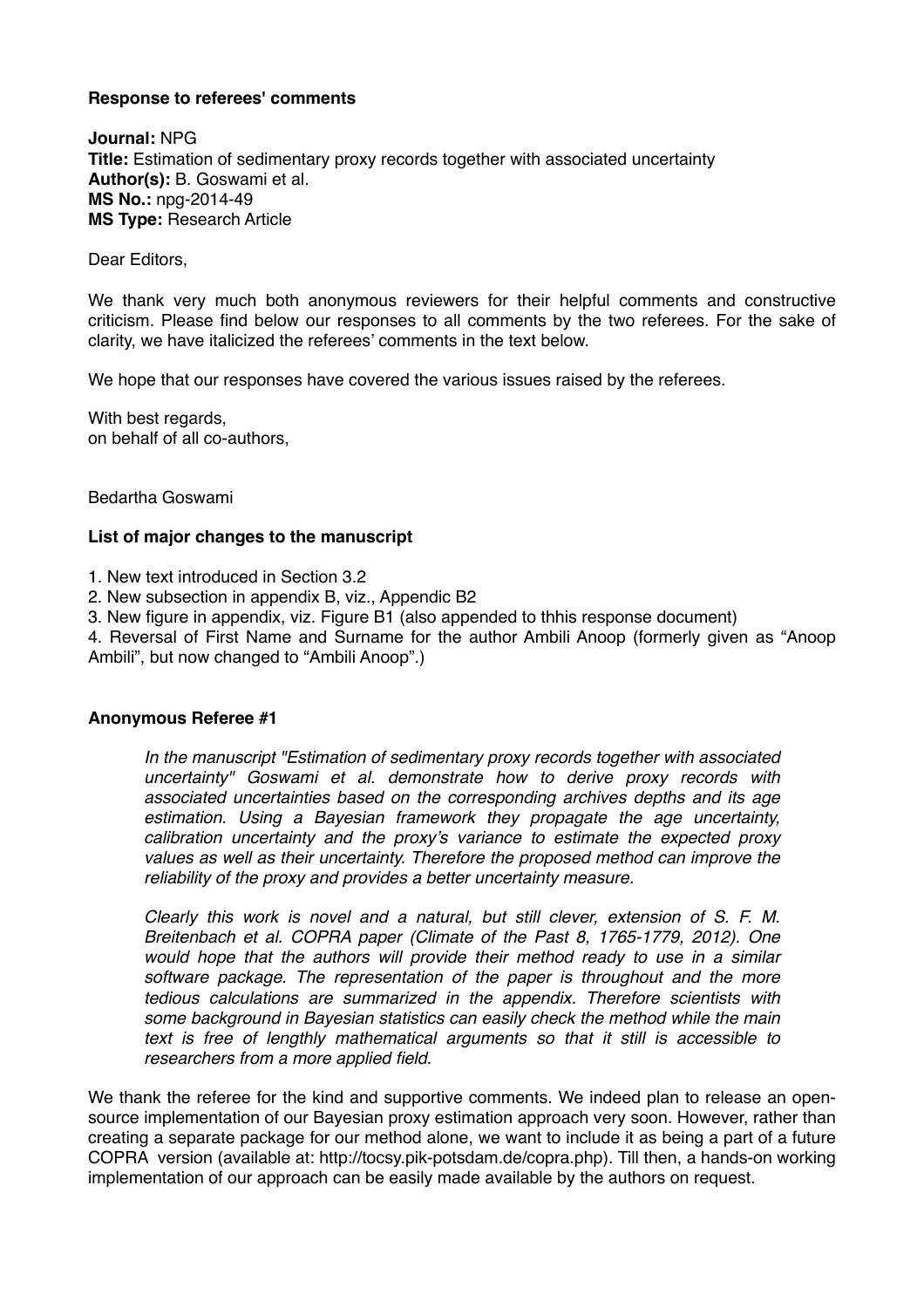*In my opinion one of the strong points of the paper is that the authors must have spent some time thinking about how to present their arguments. In Sec. II they provide the basic theory of their method and first of all clarify for which data sets their method can be used and in 2.2 list all the necessary assumptions behind their method. As a consequence researchers can assess their own data sets and immediately realise that they are missing for example the C14 calibration curve. In this sense the clear presentation could also be thought of as a tutorial for researchers in the field or laboratories on what data is needed for more advanced time series analysis.*

We are grateful to the referee for the encouragement. We had put in a lot of hard work on how to best present our work without going into formidable mathematical details and with the use of suitable schematics along with a structured argument. We are therefore very happy that we managed to present our ideas with clarity.

*The method developed in Sec. II is tested in Sec. III using a simulated stalagmite proxy and a simulated lake sediment core. Using simulated data for testing is good practice since direct comparisons between truth (the simulation) and the estimates are possible. Moreover the two examples chosen come with different uncertainties: while the lake core needs C14 calibration, the stalagmite is dated using U/Th and*  does not have age uncertainty. Consequently the reader realises the impact of the *C14 calibration on the final uncertainty. Finally they apply their method using a real time series from Lake Lonar in central India. This analysis is quite interesting since two measurements are recorded after 1950 and therefore the "post-bomb" calibration has to be used along the "pre-bomb" calibration for the earlier measurement points. The discussion of the analysis is given in Sec. IV. While for the Lonar record they show that the C14 uncertainty plays a minor role for the overall uncertainty, the data analysis is used to demonstrate how to check the major sources of uncertainty. Following their analysis by setting C14 uncertainty to 0 in certain parts of the record one can evaluate whether it is worthwhile to get more data points in some particular part of the record to reduce the uncertainty.*

*Overall the paper is well written, addresses a major problem in time series analysis of proxy records and the Bayesian propagation method is a novel contribution to the*  field. The authors do not fall into the trap of overselling and clearly state for what *kind of records their method can be applied. In addition one would hope that they continue their work and incorporate discrete proxy variables and measurement errors in the depths observations as well. I do recommend publication of the manuscript as it is.*

We thank the referee for this recommendation. We feel that the method presented in this study has the potential to provide valuable insights to paleoclimate, and in particular Quaternary, research and we are hopeful that our revised version meets the standards of publication.

# **Anonymous Referee #2**

### *General comments:*

*The manuscript by Goswami et al. deals with an important yet often overseen problem - namely how the dating uncertainties affect the interpretation of paleoclimatic proxy records. The work highlights how the nature (variability) of the proxy signal itself adds to the final uncertainty of the age model – also an issue rarely realized by researchers working with proxy datasets. The text is exceptionally well structured and neatly written. The authors provide a step-by-step algorithm*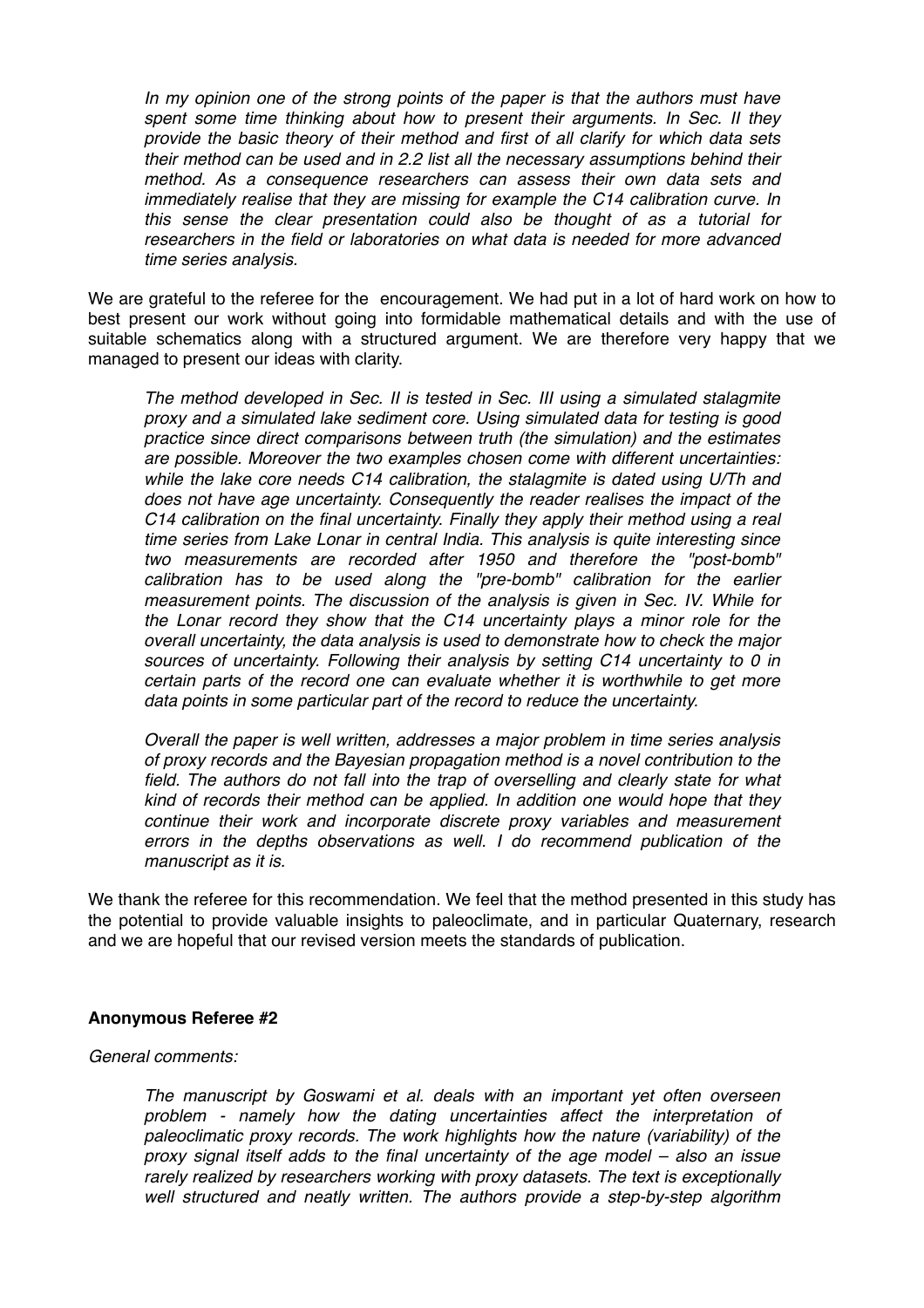*estimating the probability of a data point having a certain calendar age. I am looking forward to an open source, easy to use program, which can assist me with such a task.*

We thank the referee for the encouraging and insightful comments. We also plan to release an open-source, easy-to-use implementation of the method outlined in our manuscript so that it becomes accessible to paleoclimatologists. However, rather than creating a separate package for our method alone, we envision our Bayesian proxy estimation approach as being a part of a larger, more holistic framework of proxy estimation such as COPRA (available at: http://tocsy.pikpotsdam.de/copra.php). We are working on including our work in a future COPRA version. Till then, a hands-on working implementation of our approach can be easily made available by the authors on request.

*The only problem I see is the choice of exemplary data for a dataset provided by the authors (Lonar Lake data). It appears, that the authors do not feel at ease with XRF measurements and their arguments could have been much stronger if applied to quantitative instead of qualitative data. My comments concerning problems of XRF data (actually never even mentioned as such in the text!) are listed below together with specific comments.*

We apologize for not making it clear in our manuscript as to the details of the XRF datasets that we used from Lonar Lake. Thank you for pointing this out. In the current revised version, we have included the details of the XRF measurements and have also explained our choice of Al and Ca as paleoclimate proxies in both the main text and in a newly included subsection in the Appendix. We provide the details of these revisions in the following paragraphs.

*I like the proposed approach and appreciate the elegant simplicity of its presentation. I would like to see this work published. However, it requires some changes from its present state – either providing a different example or a solid clarification for used one.*

*We are thankful to the referee for this recommendation, and for raising critical issues regarding the motivation of the exemplary datasets from Lonar lake and their interpretations thereof. We provide our response to these points in the text below, We have also revised our manuscript, as per the suggestions of the referee, to include a detailed description of the datasets.*

*Specific comments:*

*Page 1025, line 3: change 'allow us to investigate' to 'allow us investigating'*

We have not made the change suggested above as we feel that the change would result in grammatically odd-sounding sentence.

*Page 1025, line 15; page 1038, lines 11-13: how do the authors know what exactly Ca and Al stand for? They take for granted that Ca represents groundwater inflow and Al surface erosion – and this is the first time ever these data are reported. I assume that for a proof of concept it is better to use a dataset that is settled and has already been published. At least, the authors should explain in full what their interpretation of XRF data is based on.*

We are especially sorry that our earlier manuscript glossed over the details of the nature of Lonar Lake datasets. The dataset linking the Ca to groundwater inflow (evaporitic carbonate (CaCO<sub>3</sub>) formed during periods of low lake level) and Al to surface erosion (lithogenics brought in by rain events) has already been tested, established, and published in Basavaiah et al.2014). We have, in our revised version, included the following text in Section 3.2 "Holocene proxies from central India" of the text: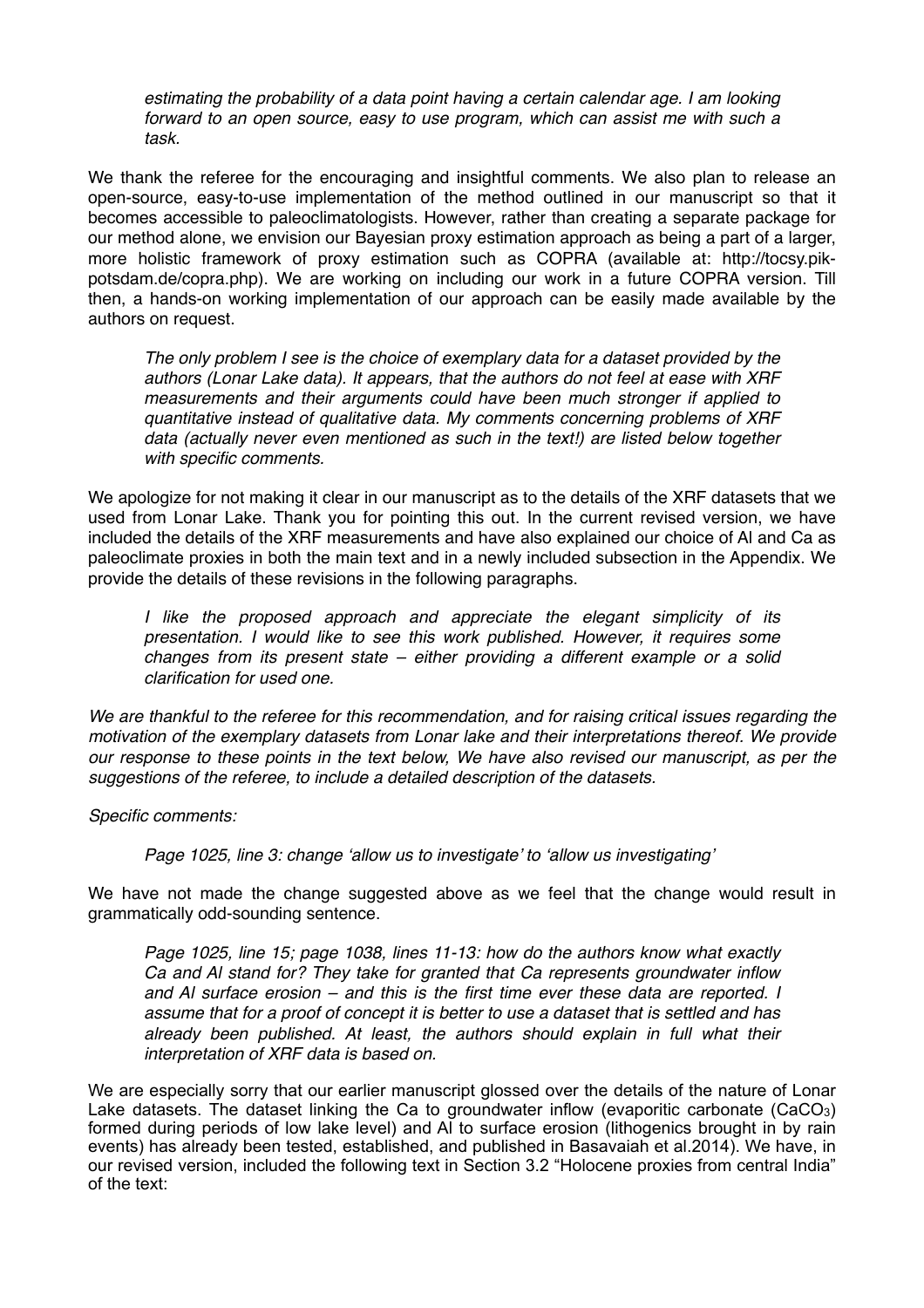"For the proxy records, we take the Ca-area proxy for groundwater inflow and Al-area proxy for surface erosion from the same archive at Lonar. The links of both the Ca to groundwater inflow (evaporitic carbonate  $(CaCO<sub>3</sub>)$  formed during periods of low lake level), and that of the Al to surface erosion (lithogenics brought in by rain events) have been validated in Basavaiah et al. (2014).

These were obtained from a continuous down-core X-Ray Fluorescence (XRF) (Avaatech XRF Core Scanner III) scanning of the Lonar lake sediment core surface. The relative abundances of the elements (Ca, Al, Ti, Si, and K) were recorded at every 5 mm with the X-PIPS SXP5C-200-1500 detector from Canberra while the tube voltage was kept at 10 kV (Prasad et al., 2014)."

*Page 1026, line 4: change 'unobservable climatic variables' to 'past physical variables that cannot be directly measured'*

We have made the corresponding change in the text.

*Page 1027, line 3: add 'ever' after 'first'*

We have made the corresponding change in the text.

*Page 1030, line 22: add '(age reversals)' after 'outlying values'*

We have made the corresponding change in the text.

*Page 1030, line 25: Please do not mix 'age' and 'date'. 'Age' is an interval while 'date' is an exact time point in the past. Even if informally speaking 'radiocarbon date' is fine, in order to get the exact point in the past you need to calibrate it – and here the problem you deal with in this paper starts. . . I suggest changing 'radiocarbon dates' to 'radiocarbon ages' or 'radiocarbon dating points'.*

We have changed all occurrences of radiometric "dates" to "ages" or "dating points" as suggested.

*Page 1037, line 17: if DWF stands for 'depth-spanning weight function' do you really need 'the weight function DWF'?*

We have made the corresponding change in the text.

*Paragraph 3.1: I realize that the authors use here a synthetic record but why given as " X ‰ " ? Presumably, it is supposed to represent a synthetic 18O record (as suggested by Fig 4) – then please state it clearly. Or else, just call the synthetic dataset "Proxy value" to avoid confusion. Adding a temporal resolution of synthetic data set would also helpful.*

We thank the reviewer for pointing this out and agree that the usage of the "‰" in the figures can lead to an unnecessary ambiguity. We have therefore changed the labels of the proxy axes in Figures 4 and 5 to simply "Proxy Value" as suggested.

We have also included an additional sentence in Section 3.1 "Synthetic examples" regarding the temporal resolution of the generated synthetic proxy datasets: "Also, the proxy datasets were generated annually, i.e., with a proxy value for every year."

*Paragraph 3.2: The authors admit that they use unpublished data and without spending a word on how they where actually measured they take for granted what the data stand for and how to interpret them. This choice is the weakest point of the manuscript and has further consequences for their argumentation. Additionally, it*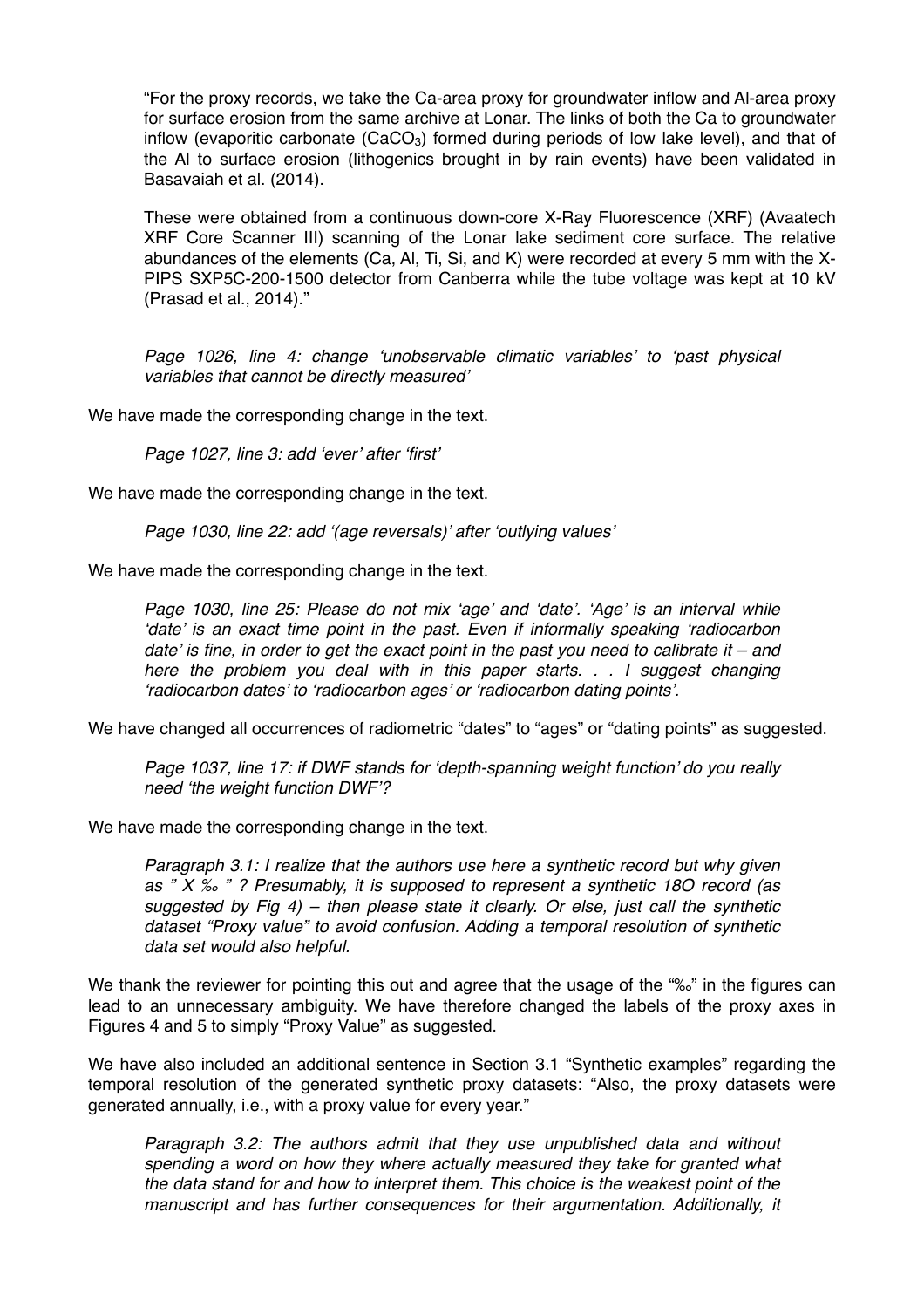*shows the authors' poor understanding of data they are working with – a pretty ironic turn in their paper as they are trying to help paleoclimatologists to understand the dangers lurking behind incautious application of age models. Please see my comments below.*

This is a critical issue and we thank the referee for raising this point. We concede that we failed to provide the details of the XRF measurements for the Lonar Lake dataset and that this could create serious issues for interpreting the results. We rectify this issue in our revision by including the necessary details about the proxy datasets in Section 3.2 "Holocene proxies from central India" (see response above). However, we would also like to stress that both the proxies used have been validated as being representative of the groundwater inflow and surface erosion in the Lonar lake catchment (Basavaiah et al., 2014). The water content, grain size and porosity of the sediments can impact upon the XRF data (Tjallingii et al. 2007; Weltje and Tjallingii, 2008) especially for lighter elements like Al but not for heavier elements like Ti. Moreover, Al and Ti show a high correlation coefficient of 0.81 indicating that the effect (if any) on Al is minor. We further note that in Lonar core the Al (cps) are not related to water content which under normal circumstances is higher near the core top. Checks on limited core samples (Menzel et al., 2014) show that Al is higher in samples with higher lithogenic content. In the absence of long term monitoring data, the proxy (elemental or isotopic) variability cannot be quantitatively linked to monsoon rainfall. There is no additional advantage to quantifying the scanning XRF data – their qualitative link to lithogenic content is sufficient at this stage.

The text in the manuscript (Section 3.2) has been accordingly revised as given below:

"The Al counts were found to be strongly correlated with the Ti, Si and K counts obtained from the XRF scanning (see Appendix B2). Due to this, and combined with the findings of Basavaiah et al. (2014) where they show the relation of the Al abundance to catchment erosion as well as the lithogenic contents, we choose this as a representative proxy for the Lonar lake surface erosion. We note that due to the difficulties of representing errors of XRF measurements, we consider the proxy observations along depth to be error-free. This however, does not change the fundamental objective of our analysis, which is to estimate the final proxy uncertainties in an analytical fashion and investigate how they are impacted by proxy-depth variability. If the proxy measurements were to have error, these would simply be added to the final errors as is indicated by Eq. A15."

*Page 1040, line 6-7: what do the authors mean by 'proxy measurement error were in order of parts per million'? Unless they mean a 'dating error' (and just made a tipping mistake) there is a problem. Similarly, page 1045, line 19-20: 'the proxy measurement error is already at the instrumental limits of precision'.*

We sincerely apologize for this mistake. We have removed the text 'proxy measurement error were in order of parts per million'. For the second instance, we have changed the corresponding text in the manuscript to:

"... and the proxy measurement error is already set to zero in our analysis."

*I recon - from the unit used (cps, counts per second) – the authors are using XRF (X-Ray Fluorescence) measurements. XRF scanners provide the bulk intensities of major elements (e.g. Al, Si, K, Ca, Ti, Fe). The data are given as e.g. Ca area, which refers to the intensity of the element, measured as mentioned in cps or alternatively total counts. Traditionally XRF data are reported as 'XRF Ca-intensity (cps)' or 'XRF Al-intensity (cps)'... etc... Now, coming back to the original question, how do the authors come from cps to ‰ XRF measurements are qualitative -- therefore it is extremely difficult (though not impossible) to estimate the error of the measurement. One of the more tedious methods is scanning the same core (or epoxy block for that matter) several times – still this will provide again only qualitative information. Preparing additional discreet set of samples and running a quantitative measurement on e.g. ICP-OES or ICP-MS will be the most time consuming but also*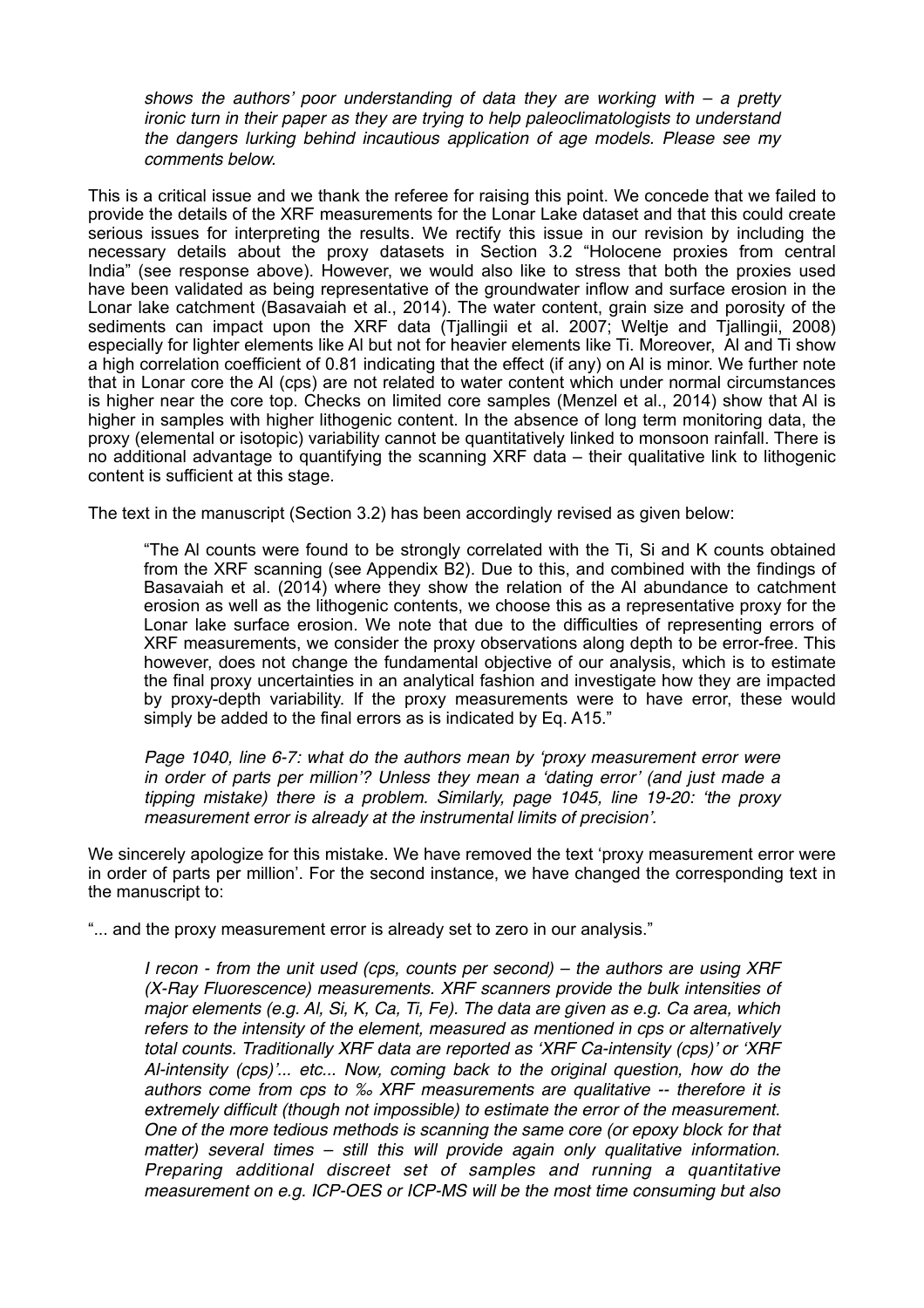*most appropriate way to calibrate XRF data. Nowadays, XRF data are mostly used as a 'quick & dirty' method to have a first look into the composition of the sediment and for identification of interesting intervals – basically first screening. E.g.: Are there any cycles, or abrupt changes? What is the amplitude of change, shape of the curve? Are there any similarities to reference records like ice cores? This is the*  reason why the error of the measurement is not as crucial as for quantitative *measurements. Moreover, depending on the instrument used to measure the profile (AVAATECH, Itrax, etc. . .) and its settings, intensities of single elements might be too low to provide a reliable signal. Presented Al intensity seems to me too low to be really significant. I believe that by their nature XRF data are not an easy substance for statistic approaches (given the difficulties in estimating XRF measurement uncertainties), and in particular the Al data chosen by the authors are suboptimal to illustrate the proposed method. If the authors insist on using them – please provide all the limitations of the XRF measurement (similarly as you they did for their own method) and necessary background information to make sure you are not interpreting noise.*

Based on the suggestion of the referee, we have now included the necessary details regarding the measurement process of the Al and Ca proxy datasets (see responses above). Furthermore, we have clarified that, due to the fact that the uncertainties of the XRF counts are not easily tractable, we choose to set them to zero. This does not change the fundamental results of applying our method to the Lonar lake datasets as the proxy measurement uncertainty comes in as an additive term in the final uncertainty of estimation as represented by the variance (c.f. Eq. A15). Moreover, we stress that the main objective of our paper is to analytically estimate the proxy-vs-time uncertainties (and how they relate to dating uncertainties), and further investigate the interrelations of proxy-depth variability with the final proxy uncertainties. In this regard, the choice of Al and Ca proxies helped us to gain certain critical insights on how proxy variance impacts proxy record estimation error.

We agree with the referee that the magnitude of the Al counts being low might raise a question on their reliability, but as shown in Prasad et al. (2014) and Basavaiah et al. (2014), the Al counts strongly correlate to other elemental abundances along the core (Fig. B1 of the revised manuscript, appended below in this response as well), as well as to the climatic variations in the area. We have tried to motivate our choice for Al in a subsection in the Appendix: "B2 Note on Al area as a surface erosion proxy".

*Page 1046, lines 16-20: here my comment boils down to the nature of XRF data. Yes, the variability of Al is indeed higher than that of Ca, at the same time the counts (cps) are very much lower – a strong indicator to treat the data with caution. If compared on the same scale Al will show as good as no changes at all so unless there is a good argument for using Al intensity this dataset is simply not convincing and the authors should employ a more robust/significant proxy.*

The reviewer is correct that the scanning XRF data provide qualitative variability. However, as mentioned in the response above, we have linked the elements to environmental processes (Basavaiah et al., 2014). The XRF data (SOM-2 for XRF data in Prasad et al., 2014) show that the elements K. Ti, and Si are significantly correlated with AI ( $r = 0.89, 0.81, 0.93$ ) for the whole core (c.f. Appendix B2 of our revised manuscript). Our investigations of modern catchment and lake surface sediments (Basavaiah et al., 2014) show that Al is contributed by catchment erosion and its distribution parallels the lithogenic content (brought in by surface erosion) in surface sediments. Therefore, we consider Al (or any other detrital indicator) to be a significant and robust proxy as it has been tested in modern environment. In palaeo-environment it has been tested against the present of other evaporite minerals (Anoop et al., 2013).

We stress that the primary results of our approach would not change if we were to change the Al proxy for another one. However, using the Al, and by comparing its results to that of the Ca proxy, we were able to illustrate how proxy-depth variability and proxy-time uncertainty are connected.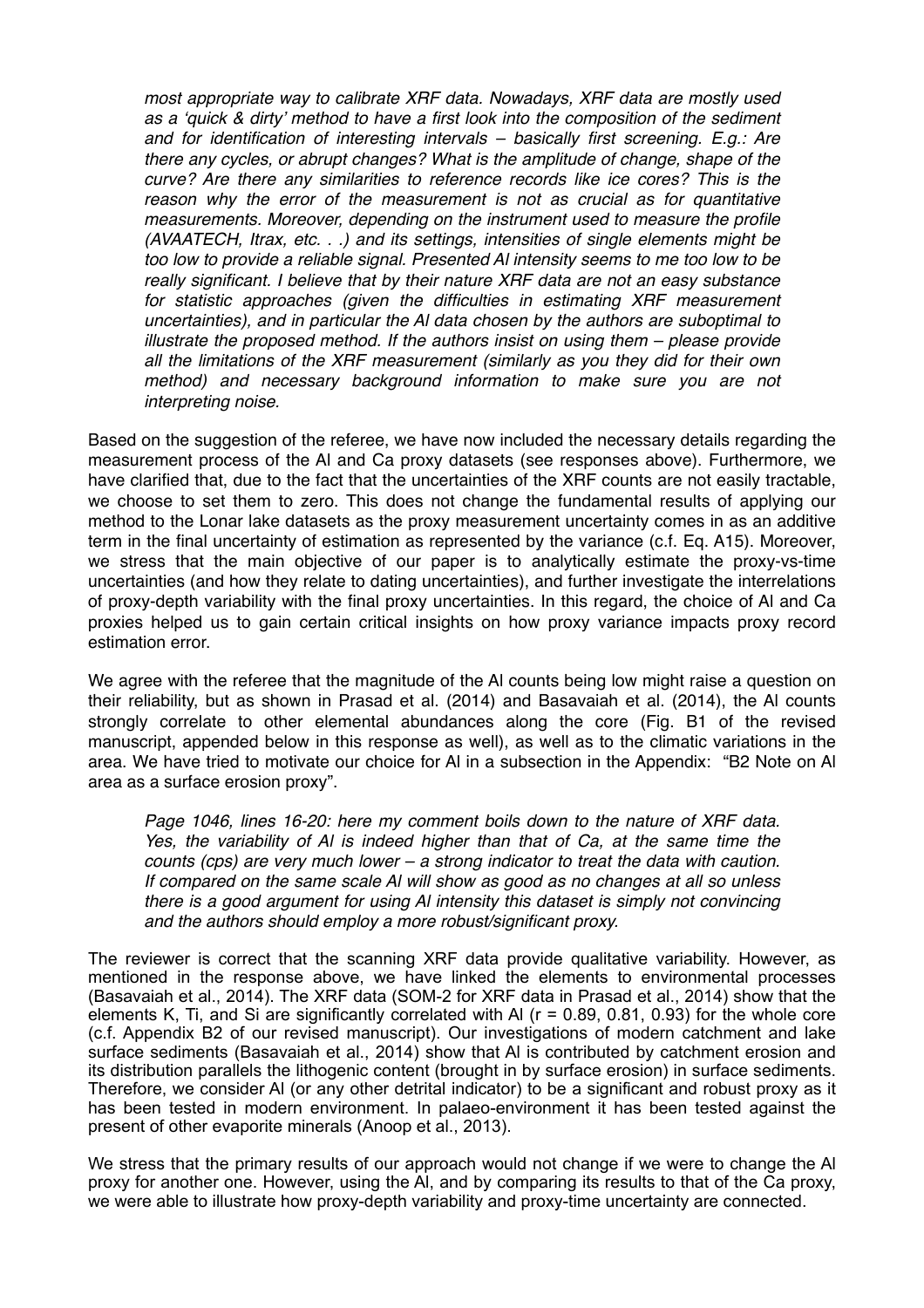### **References:**

[Anoop, A.](https://3c.gmx.net/mail/client/dereferrer?redirecturl=http%253a%252f%252fwww.gfz-potsdam.de%252fforschung%252fueberblick%252fdepartments%252fdepartment-5%252fhydrologie%252fmitarbeiter%252fprofil%252fsushma-prasad%252fpublication%252f%253fpublicationlink%253dyes%2526author%253danoop%2526fname%253da.%2526lang%253dde), [Prasad, S.,](https://3c.gmx.net/mail/client/dereferrer?redirecturl=http%253a%252f%252fwww.gfz-potsdam.de%252fforschung%252fueberblick%252fdepartments%252fdepartment-5%252fhydrologie%252fmitarbeiter%252fprofil%252fsushma-prasad%252fpublication%252f%253fpublicationlink%253dyes%2526author%253dprasad%2526fname%253ds.%2526lang%253dde) [Plessen, B.,](https://3c.gmx.net/mail/client/dereferrer?redirecturl=http%253a%252f%252fwww.gfz-potsdam.de%252fforschung%252fueberblick%252fdepartments%252fdepartment-5%252fhydrologie%252fmitarbeiter%252fprofil%252fsushma-prasad%252fpublication%252f%253fpublicationlink%253dyes%2526author%253dplessen%2526fname%253db.%2526lang%253dde) [Basavaiah, N.](https://3c.gmx.net/mail/client/dereferrer?redirecturl=http%253a%252f%252fwww.gfz-potsdam.de%252fforschung%252fueberblick%252fdepartments%252fdepartment-5%252fhydrologie%252fmitarbeiter%252fprofil%252fsushma-prasad%252fpublication%252f%253fpublicationlink%253dyes%2526author%253dbasavaiah%2526fname%253dn.%2526lang%253dde), [Gaye, B.](https://3c.gmx.net/mail/client/dereferrer?redirecturl=http%253a%252f%252fwww.gfz-potsdam.de%252fforschung%252fueberblick%252fdepartments%252fdepartment-5%252fhydrologie%252fmitarbeiter%252fprofil%252fsushma-prasad%252fpublication%252f%253fpublicationlink%253dyes%2526author%253dgaye%2526fname%253db.%2526lang%253dde); [Naumann, R.](https://3c.gmx.net/mail/client/dereferrer?redirecturl=http%253a%252f%252fwww.gfz-potsdam.de%252fforschung%252fueberblick%252fdepartments%252fdepartment-5%252fhydrologie%252fmitarbeiter%252fprofil%252fsushma-prasad%252fpublication%252f%253fpublicationlink%253dyes%2526author%253dnaumann%2526fname%253dr.%2526lang%253dde), [Menzel, P.,](https://3c.gmx.net/mail/client/dereferrer?redirecturl=http%253a%252f%252fwww.gfz-potsdam.de%252fforschung%252fueberblick%252fdepartments%252fdepartment-5%252fhydrologie%252fmitarbeiter%252fprofil%252fsushma-prasad%252fpublication%252f%253fpublicationlink%253dyes%2526author%253dmenzel%2526fname%253dp.%2526lang%253dde) [Weise, S.,](https://3c.gmx.net/mail/client/dereferrer?redirecturl=http%253a%252f%252fwww.gfz-potsdam.de%252fforschung%252fueberblick%252fdepartments%252fdepartment-5%252fhydrologie%252fmitarbeiter%252fprofil%252fsushma-prasad%252fpublication%252f%253fpublicationlink%253dyes%2526author%253dweise%2526fname%253ds.%2526lang%253dde) [Brauer, A.](https://3c.gmx.net/mail/client/dereferrer?redirecturl=http%253a%252f%252fwww.gfz-potsdam.de%252fforschung%252fueberblick%252fdepartments%252fdepartment-5%252fhydrologie%252fmitarbeiter%252fprofil%252fsushma-prasad%252fpublication%252f%253fpublicationlink%253dyes%2526author%253dbrauer%2526fname%253da.%2526lang%253dde) (2013). Palaeoenvironmental implications of evaporative gaylussite crystals from Lonar Lake, central India. *Journal of Quaternary Science*, 28, 4, 349-359.

Basavaiah, N., Wiesner, M.G., Anoop, A., Menzel, P., Nowaczyk, N.R., Deenadayalan, K., Brauer, A., Gaye, B., Naumann, R., Riedel, N., Stebich, M., Prasad, S. (2014) Physicochemical analyses of surface sediments from the Lonar Lake, central India – implications for palaeoenvironmental reconstruction. *Fundamental and Applied Limnology,* 184/4, 55-68.

Philip Menzel, Birgit Gaye, Praveen K. Mishra, Ambili Anoop, Nathani Basavaiah, Norbert Marwan, Birgit Plessen, Sushma Prasad, Nils Riedel, Martina Stebich, Martin G. Wiesner (2014). Linking Holocene drying trends from Lonar Lake in monsoonal central India to North Atlantic cooling events, Palaeogeography, Palaeoclimatology, Palaeoecology, Volume 410, Pages 164-178.

Prasad, S., Anoop, A., Riedel, R., Sarkar, S., Menzel, P., Basavaiah, N., Krishnan, R., Fuller, D., Plessen, B., Gaye, B., Röhl, R., Wilkes, H., Sachse, D., Sawant, R., Wiesner, M.G., Stebich, M. (2014). Prolonged monsoon droughts and links to Indo-Pacific warm pool: A Holocene record from Lonar Lake, central India. *Earth and Planetary Science Letters*, 391, 71-82.

Tjallingii, R., Röhl, U., Kölling, M., Bickert, T., 2007. Influence of the water content on X-ray fluorescence core-scanning measurements in soft marine sediments. Geochem., Geophys., Geosyst. 8. doi:10.1029/2006GC001393.

Weltje, G.J., and Tjallingii, R., 2008. Calibration of XRF core scanners for quantitative geochemical logging of sediment cores: theory and application. *Earth Planet. Sci. Lett.,* 274(3–4):423–438.